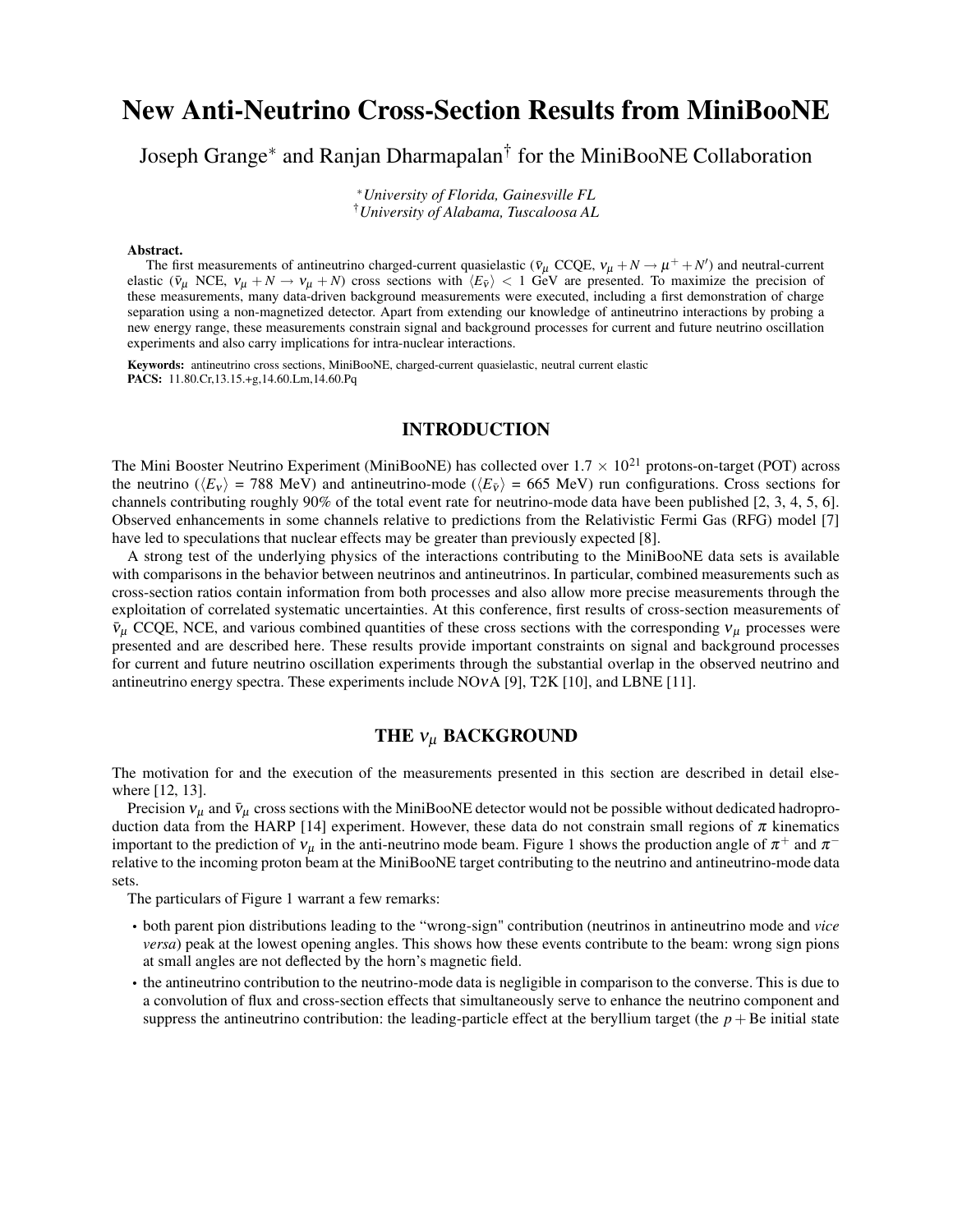

**FIGURE 1.** Predicted angular distributions of the pion scattering angle  $(\theta_\pi)$  producing  $v_\mu$  and  $\bar{v}_\mu$  in neutrino (left) and antineutrino (right) modes. Only pions leading to  $v_\mu$  and  $\bar{v}_\mu$  events in the detector are shown, and all distributions are normalized to  $10.1 \times 10^{20}$  protons on target. Arrows indicate the regions where HARP data are available. Figures adapted from Ref. [12].

has a net positive charge) naturally leads to the creation of roughly twice as many  $\pi^+$  as  $\pi^-$ , and neutrino cross sections are typically around three times as large as antineutrino cross sections around 1 GeV.

- the above observation explains why this is a complication unique to antineutrino mode: the wrong-sign component in neutrino-mode data is small enough so that even for large fractional uncertainty on this background, the resultant error on the  $v_{\mu}$  cross-section measurements are negligible compared to other systematic uncertainties.
- as seen in the antineutrino-mode distribution, high-energy  $v_\mu$ 's are strongly correlated with the decay of  $\pi^+$ created at very small opening angles. This indicates their flux is more poorly constrained by the HARP data compared to lower-energy  $v_{\mu}$ 's. So, not only is the overall  $v_{\mu}$  flux in antineutrino mode largely unconstrained, the accuracy of the  $v_{\mu}$  flux prediction may be a function of neutrino energy.

This motivates dedicated studies of the  $v_{\mu}$  contribution to the antineutrino-mode beam. The MiniBooNE detector is not magnetized, so the contributions from  $v_{\mu}$  and  $\bar{v}_{\mu}$  cannot be separated in charged-current samples based on the observed charge of the outgoing lepton. Therefore, statistical asymmetries in the way neutrinos, antineutrinos and their byproducts interact in the detector are exploited to directly constrain the contribution from neutrinos. Three analyses, based on independent asymmetries, are executed:

- 1.  $v_\mu$  CC $\pi^+$  ( $v_\mu + N \to \mu^- + N + \pi^+$ ) events typically yield a  $\mu^-$  and two electrons, one from the  $\mu^-$  decay and another from the  $\pi^+ \to \mu^+ \to e^+$  chain. A second electron in the  $\bar{v}_\mu$  CC $\pi^-$  ( $\bar{v}_\mu + N \to \mu^+ + N + \pi^-$ ) process is typically not created, due to  $\sim 100\%$  nuclear capture of  $\pi^-$  on carbon [15]. Therefore, a simple requirement of the presence of a single muon and two electrons gives sensitivity to the  $v_{\mu}$  content of the beam.
- 2. Due to the  $\sim 8\%$  rate of nuclear capture for  $\mu^-$  in the presence of carbon [15],  $v_\mu$  charged-current interactions are less likely to yield a decay electron compared to the  $\bar{v}_{\mu}$  processes. Inclusive charged-current samples consisting of a single muon and one or two electrons are simultaneously adjusted to give consistency with the observed samples.
- 3. The kinematics of the  $\mu^+$  created in  $\bar{v}_\mu$  CCQE interactions are predicted to be much more forward-peaked relative to the incoming neutrino direction, compared to the  $\mu^-$  in the  $v_\mu$  CCQE process. The muon angular distribution was fit to a linear combination of the  $v_{\mu}$  and  $\bar{v}_{\mu}$  contributions.

Note the third analysis is dependent on knowing the kinematics of the  $\mu^+$  in  $\bar{v}_\mu$  interactions contributing to the MiniBooNE CCQE sample. As measurements of this quantity are a primary goal of the  $\bar{v}_{\mu}$  cross-section measurements, the results of the third technique are *not* used to subtract the  $v_\mu$  background in determining the  $\bar{v}_\mu$  CCQE and NCE cross sections. However, this technique could prove to be powerful once the kinematics of these interactions are better understood.

The MiniBooNE-measured  $v_{\mu}$  cross sections dominant in these interaction samples are applied to the simulation, and so the rate analyses executed based on the above asymmetries also test the accuracy of the unconstrained  $v_\mu$  flux prediction. To gain sensitivity to the accuracy of the flux spectrum, these analyses are binned as finely as possible, as allowed by the collected statistics, in regions of reconstructed neutrino energy. Figure 2 summarizes the results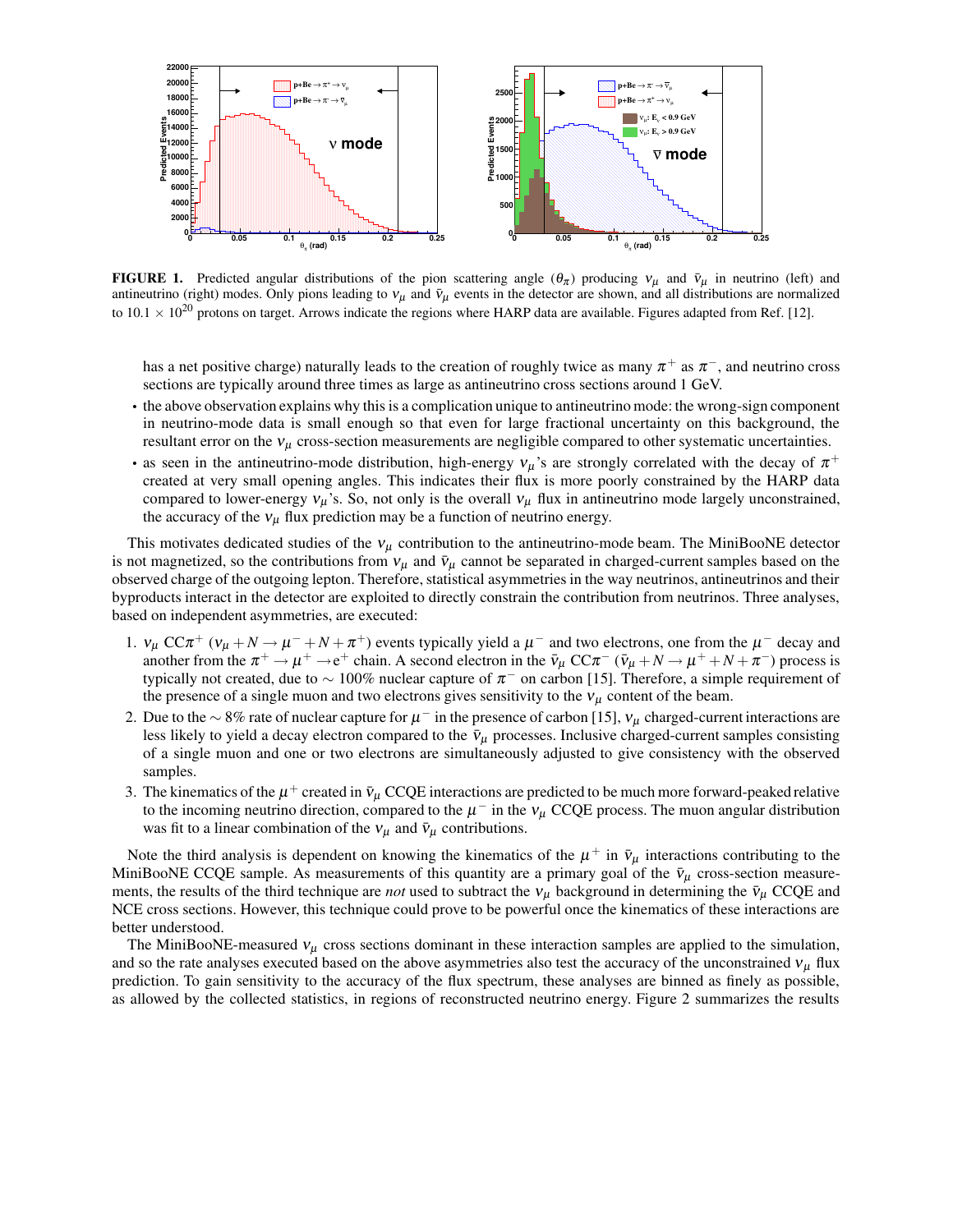

**FIGURE 2.** Summary of the results from three techniques used to measure the  $v_\mu$  flux in the antineutrino-mode beam. Measurements performed in exclusive regions of reconstructed energy are placed here at the mean of their associated distribution of true energy. Shown as a dotted line at unity, the measurements are made relative to an extrapolation of HARP data into a region where no relevant hadroproduction data exists.

from the three analyses of the  $v_\mu$  flux in the antineutrino-mode beam. The data prefers a uniform reduction of ~ 20% relative to the prediction that has been extrapolated into a kinematic region not directly constrained by HARP data.

These analyses are a first demonstration of charge separation in the absence of a magnetic field. The techniques could be used in present nonmagnetized neutrino detectors, and could inform design choices in future experiments.

With the largest background to the antineutrino-mode data directly constrained by complementary *in situ* measurements, we can turn our attention to the analysis of antineutrino interactions.

### <sup>ν</sup>¯<sup>µ</sup> **CCQE DOUBLE-DIFFERENTIAL CROSS SECTION**

The  $\bar{v}_{\mu}$  CCQE cross-section analysis and results are described in greater detail in Ref. [13].

The  $\bar{v}_\mu$  CCQE selection is based exclusively on simple kinematic requirements of the prompt muon and the presence of its decay positron. Signal events are predicted to account for  $\sim$  60% of the analysis sample, where  $v_\mu$  events account for about 20% of the selected events, and the contribution from  $CC\pi^-$  is  $\sim 15\%$ .

The largest background of  $v_{\mu}$  interactions is constrained by the measurements described in the previous section, and the second-largest background of  $\bar{v}_{\mu}$  CC $\pi^{-}$  interactions also deserves to be addressed. Due to ~ 100% nuclear  $\pi^-$  capture, these events these events do not produce a second electron and hence are not separable from the  $\bar{v}_\mu$ CCQE sample. In the absence of the ability to directly constrain these interactions, the constraint of  $v_\mu$  CC $\pi^+$ interactions measured in the MiniBooNE neutrino-mode data [12] is extrapolated and applied to the  $\bar{v}_{\mu}$  CC $\pi^$ processes. Consistency between this prediction and a modern model for single-pion production [16] that successfully describes the bulk of world pion-production data suggests the assigned uncertainty of  $\sim$  20% is sufficient.

With the most important backgrounds directly or indirectly constrained by *in situ* measurements, they may be reliably subtracted from the data to calculate the  $\bar{v}_{\mu}$  CCQE cross sections. The main result of this work is the minimally-model dependent double-differential cross section  $\frac{d^2σ}{dx dca}$  $\frac{d^2\sigma}{dT_\mu d\cos\theta_\mu}$ , where  $T_\mu$  ( $\theta_\mu$ ) is the muon kinetic energy (scattering angle). The flux-integrated double-differential cross section per nucleon in the *i*<sup>th</sup> kinematic region is given by:

$$
\left(\frac{d^2\sigma}{dT_{\mu} d\left[\cos\theta_{\mu}\right]}\right)_i = \frac{\sum_j U_{ij} (d_j - b_j)}{(\Delta T_{\mu})_i (\Delta \left[\cos\theta_{\mu}\right])_i \varepsilon_i \Phi N} ,
$$
\n(1)

where  $d_j$  refers to data,  $b_j$  the background,  $U_{ij}$  is an unfolding matrix connecting the reconstructed variable index  $j$ to the true index *i* [17],  $\varepsilon_i$  is the detection efficiency,  $\Delta T_\mu$  and  $\Delta [\cos \theta_\mu]$  the respective bin widths,  $\Phi$  the integrated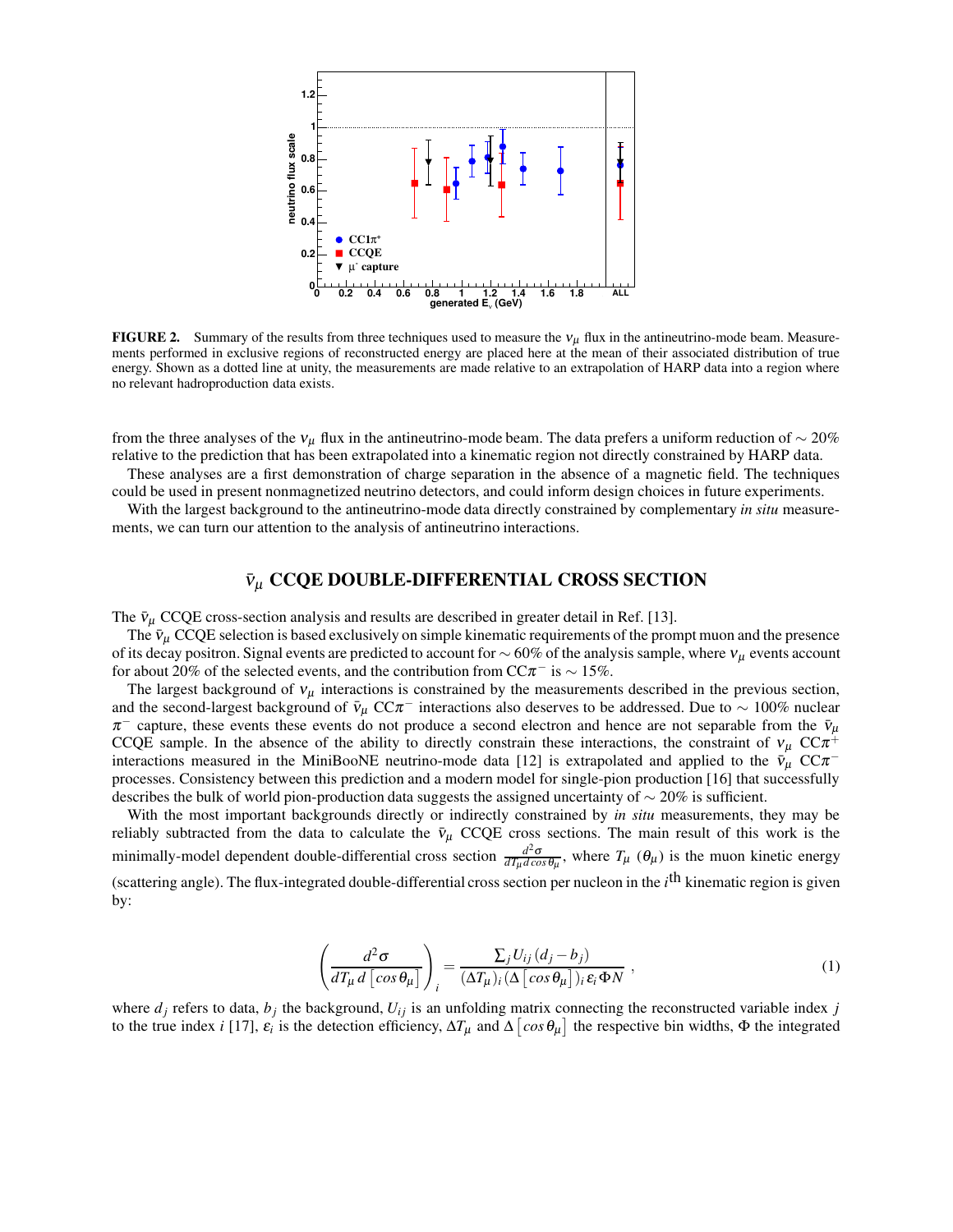

**FIGURE 3.** Projections of the double-differential cross section for  $\bar{v}_{\mu}$  CCQE on carbon in muon kinetic energy  $T_{\mu}$  for various scattering angles  $\cos\theta_\mu$ .

 $\bar{v}_{\mu}$  exposure, and N the number of proton targets in the volume studied. A particular strength of this cross-section selection and configuration is the unfolding matrix *U* is entirely independent of assumptions regarding the underlying interaction, and mostly corrects for the detector's measured response to muon kinematics. At 800 MeV, the energy (angle) resolution is 3.4% (1.0 deg). Meanwhile, the two-dimensional cross section fully exploits the considerable statistics of the collected sample. Figure 3 compares the results for  $\bar{v}_{\mu}$  CCQE on carbon to a few predictions [18, 19, 20].

The cross section as a function of  $\bar{v}_{\mu}$  energy and other differential cross sections are provided in Ref. [13]. Other extracted cross sections, including as a function of incident antineutrino energy are provided in Ref. [13]. This and some other quantities are necessarily model dependent since they can only be calculated assuming information about the underlying interaction. This is the main reason the double differential cross section  $\frac{d^2\sigma}{d\vec{x} \cdot d\cos\theta}$  $\frac{d^2\sigma}{dT_\mu d\cos\theta_\mu}$  is the main result of this work.

## $ν$ <sub>μ</sub> NCE CROSS SECTION

NCE events are identified in MiniBooNE through observations of low-energy scintillation light. The prompt Cherenkov signature of muons, electrons and pions are readily rejected from the analysis sample. However, beamrelated, low-energy neutral particles produced in neutrino interactions external to the detector (so-called "dirt" events) may not trigger the veto system and can be accepted by this selection. This background is roughly the same size as the  $v_{\mu}$  contribution, at nearly 20% of the analysis sample.

As in the  $v_{\mu}$  background to the antineutrino-mode samples, this background can be directly constrained by *in situ* measurements. Energetic and spatial correlations of these events allow their contribution to be checked in a number of distributions: dirt events tend to have a reconstructed vertex at relatively high radius and also in the upstream half of the detector. They also are correlated with low-energy deposits, and so fitting for the number of dirt events as a function of the reconstructed radius and the vertex position along the beam direction as a function of the observed energy, as well as the energy distribution itself, allows for complementary determinations of this important background. Figure 4 shows that the results from these analyses are consistent in their indication of a uniform reduction relative to the unconstrained prediction for the dirt contribution.

A dedicated reconstruction algorithm for NCE events is used to measure the total kinetic energy of all final-state nucleons. This information can be used to reconstruct the momentum transfer of the interaction:  $Q^2 = 2m_N \sum T_N$ , where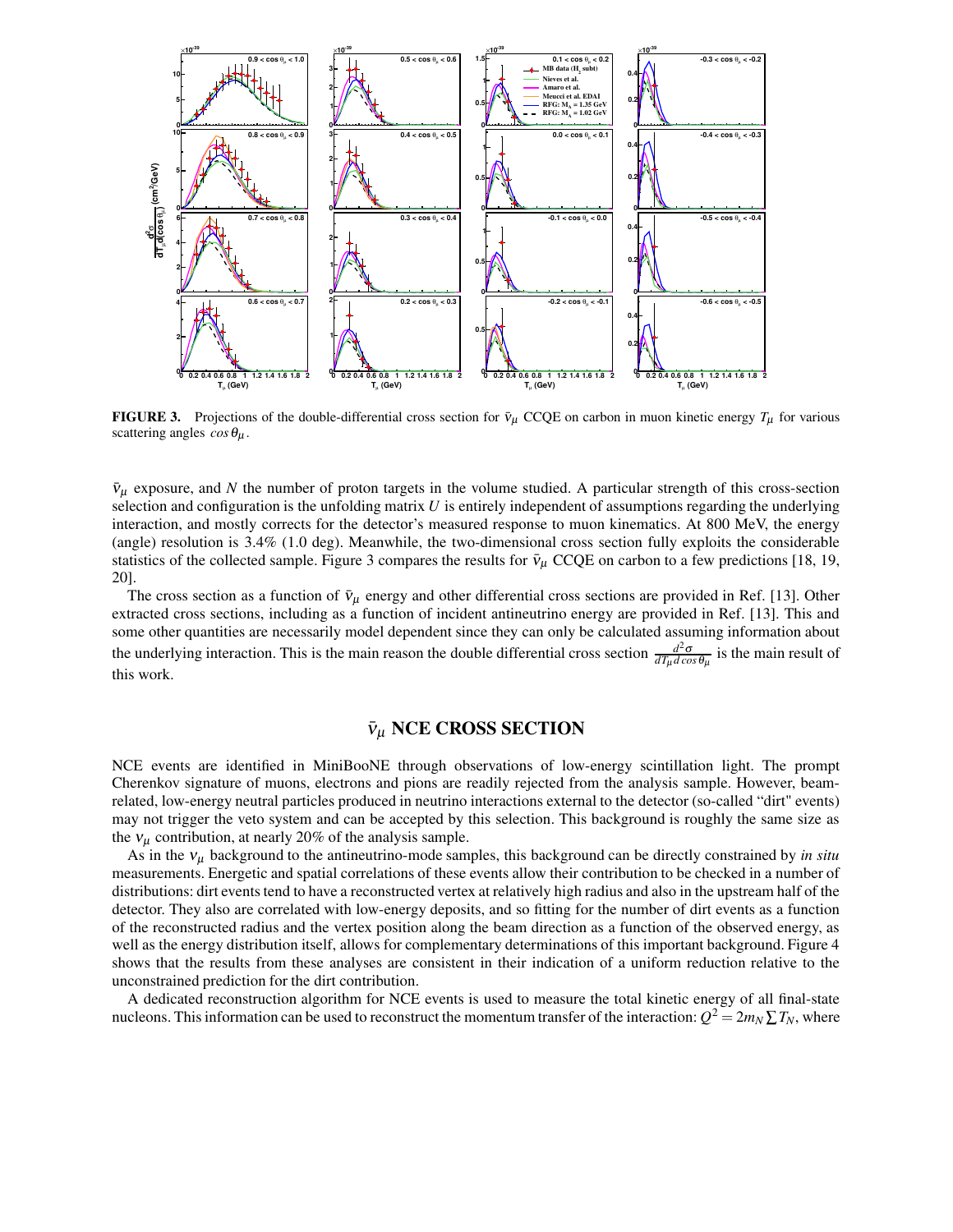

**FIGURE 4.** Summary of measurements of background events produced external to the detector as a function of reconstructed nucleon kinetic energy for the radius (R), beam direction (Z) and energy (E) distributions. The measurements are shown relative to the nominal and largely uncertain prediction.



**FIGURE 5.** The MiniBooNE  $\bar{v}_{\mu}$  NCE flux-averaged differential cross section on mineral oil as a function of momentum transfer compared to a prediction from the RFG. Also shown is the "irreducible back-ground", which is mostly due to  $NC\pi$  events  $(\bar{v}_{\mu} + N \rightarrow \bar{v}_{\mu} + N' + \pi)$ , where, due primarily to final-state interactions, the  $\pi$  is not observed.

 $m_N$  is the nucleon mass and  $T_N$  its kinetic energy. Using a calculation similar to Eq. 1, the differential cross section with respect to the momentum transfer is presented in Figure 5.

## **COMBINED**  $v_{\mu}$  AND  $\bar{v}_{\mu}$  **CROSS-SECTION MEASUREMENTS**

With the  $\bar{v}_{\mu}$  measurements of the CCQE and NCE processes described here, an opportunity exists to exploit correlated systematic uncertainties between these data and the analogous  $v_\mu$  results [2, 6]. Many opportunities with these four data sets are available, where combined measurements of the same process (CCQE or NCE) across the  $v_{\mu}$  and  $\bar{v}_{\mu}$  results exploit correlated detector uncertainties and combined measurements of the two processes with the same neutrino type takes advantage of common flux uncertainties. An example of the latter is shown in Figure 6, where ratios of the momentum transfer distributions for the  $v_{\mu}$  and  $\bar{v}_{\mu}$  NCE and CCQE data are compared to various RFG model predictions. Note the momentum transfer calculations of CCQE and NCE both involve the assumption of a quasielastic process, while the interaction is accessed experimentally by purely leptonic (hadronic) observations for the CCQE (NCE) interaction. Given the known limitations of the RFG, interpretations of these results must be made with care.